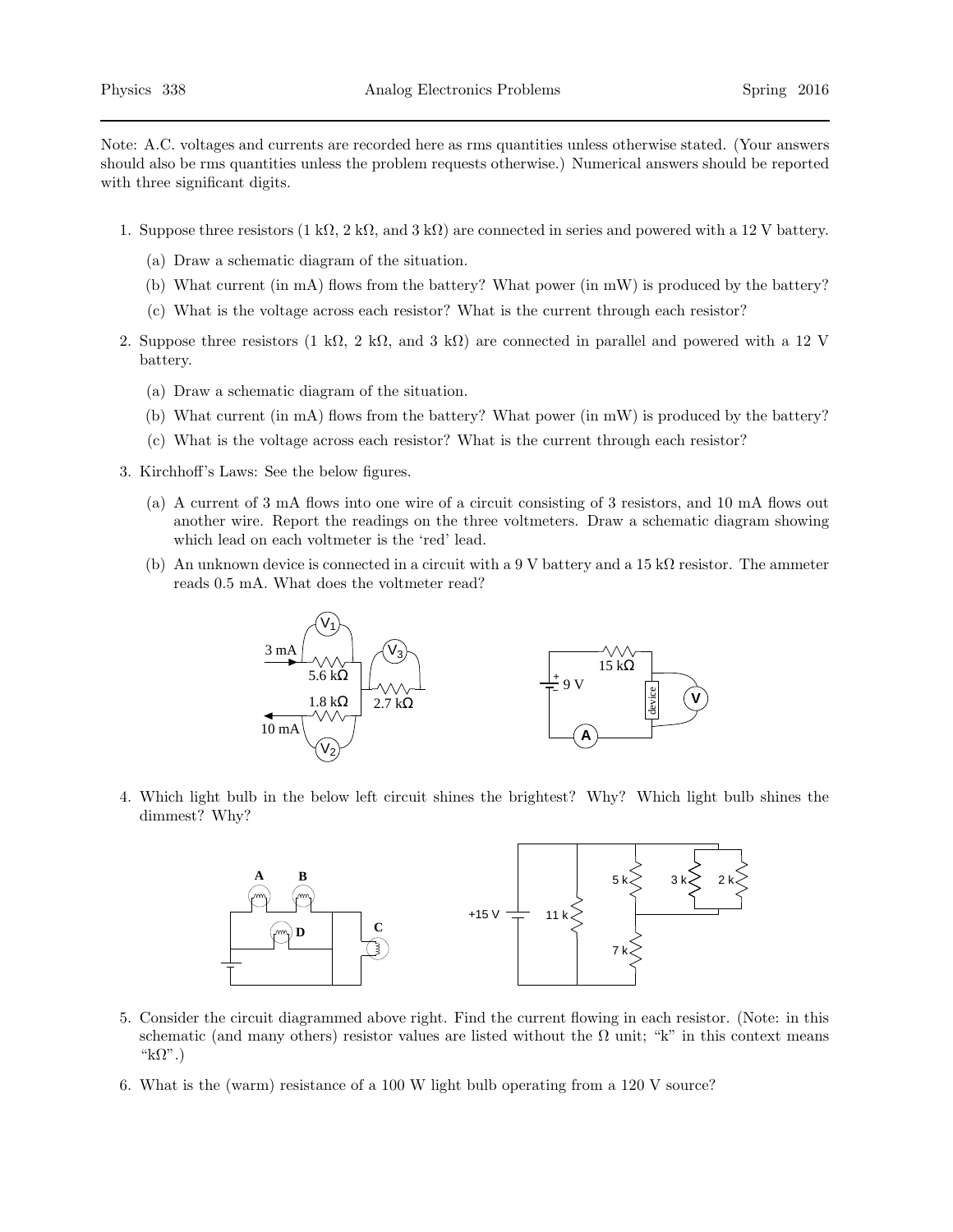7. The below left diagram shows a single sinusoidal scope trace. Determine: the peak-to-peak voltage, the voltage amplitude, the rms voltage, the wave period and frequency. Assume that the bottom of the scope display reads:

```
CH1 500 \text{mV} M 5.00ms Ext \bigg/ 0.00 \text{V}
```


- 8. The above right diagram shows a pair sinusoidal scope traces. Assume that the scope controls are set as in the previous problem with CH 2 (dotted) and CH 1 (solid) identical. Which trace is lagging: dotted or solid? What is the phase shift in degrees?
- 9. Manufacturers typically report DMM errors as a percentage of the reading plus a certain number of "digits". In this context, one digit means a 1 in the rightmost displayed digit and zeros everywhere else. Consider a DMM display: 0.707. Find the error in this reading if the device is:
	- (a) MeTex-3800 DC current, 2 mA range.
	- (b) MeTex-3800 AC current at 500 Hz, 2 A range.
	- (c) Sinometer DM-97 resistance,  $4 \text{ k}\Omega$  range.
	- (d) Sinometer DM-97 AC volts at 200 Hz, 4 V range.

The specification sheets can be found posted in the lab or in the manuals in the physics library. As always, errors should be rounded to one or two significant figures.

- 10. Work the previous problem assuming the display reads: 0.007
- 11. An a.c. voltage source follows the equation:  $v(t) = A \sin(\omega t + \phi) + B$ where  $A = 5$  V,  $B = 1$  V,  $\omega = 1000$  rad/s, and  $\phi = .45$  rad. Report values for the following:

| (a) average voltage $(d.c.$ offset) | (e) rms voltage      |
|-------------------------------------|----------------------|
| (b) voltage amplitude               | (f) voltage at $t=0$ |
| (c) peak voltage                    | $(g)$ frequency      |
| (d) peak-to-peak voltage            | (h) period           |

- 12. A function generator has an output impedance of 50  $\Omega$  and, when unloaded, produces a voltage amplitude of 10 V. What is the maximum (average) power that can be transferred to an external device attached to the function generator?
- 13. A circuit consists of an inductor (inductance L) connected directly to a 120 V, 60 Hz wall receptacle. What is the smallest  $L$  you could use and avoid blowing the 20 A fuse? A similar circuit consists of a capacitor connected directly to a wall receptacle. What is the largest C you could use and avoid blowing the fuse? In either case, the power company will bill you for  $120 \text{ V} \times 20 \text{ A} = 2400$  "Watts" of power. What is happening to all that "power"?
- 14. In the below circuit, find the voltage drop across each component and phase shift between that voltage and the current.

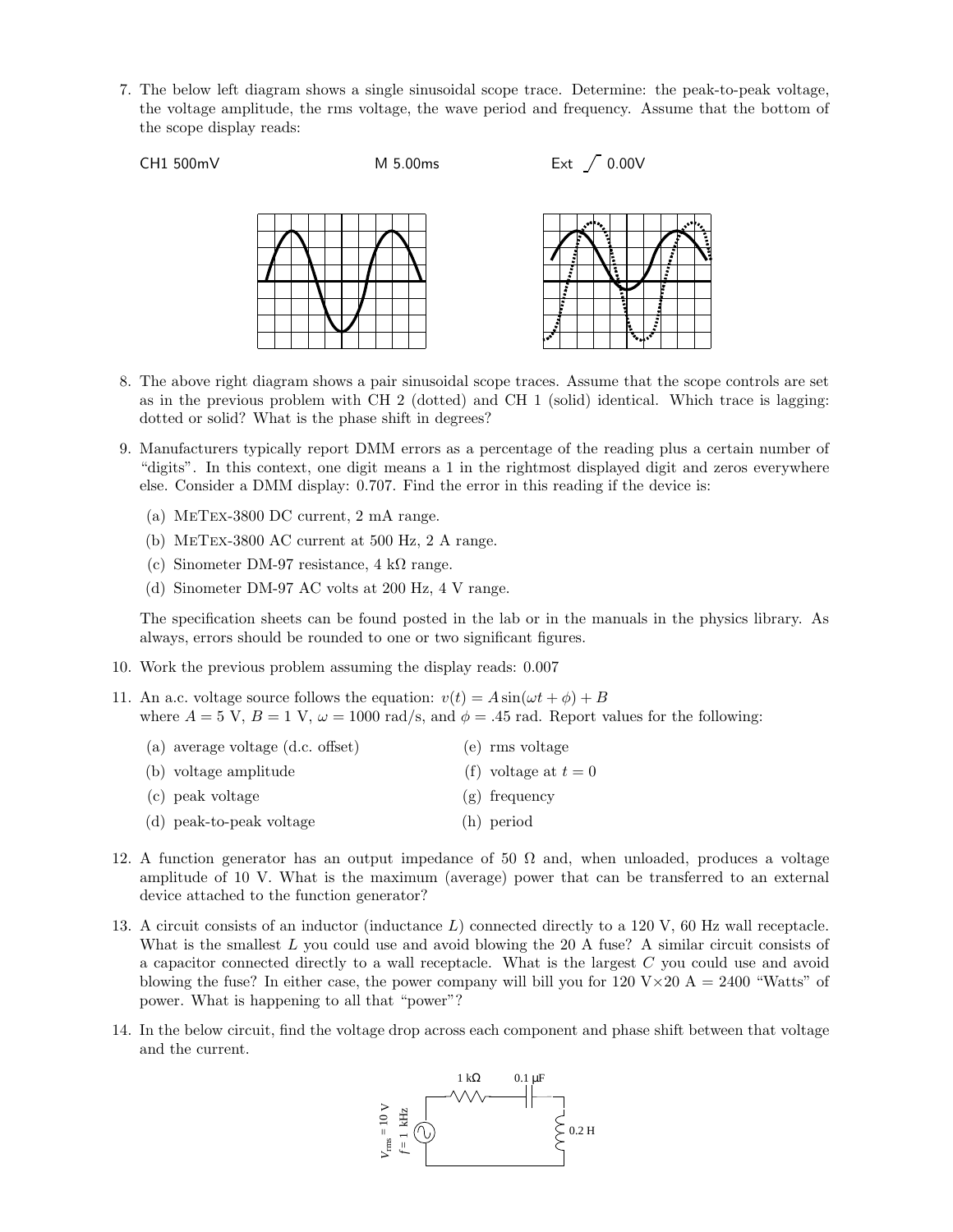15. Consider the below circuit. Plot  $V_{\text{out}}$  as a function of frequency, where  $V_{\text{in}} = 10$  V. Plot the phase difference between  $V_{\text{out}}$  and  $V_{\text{in}}$  as a function of frequency. Your plotted frequency range should include frequencies such that  $X_C \gg X_L$  and  $X_C \ll X_L$ . (Hint: if  $z = Ae^{i\phi}$  for  $A, \phi \in \mathbb{R}$ , then in *Mathematica*  $A=$ Abs[z], and  $\phi=$ Arg[z])



- 16. Work the previous problem again, but this time assume that the inductor is really a series combination of an ideal 10 mH inductor and a 100  $\Omega$  resistor. (Since inductors consist of a long thin wire wrapped into a coil, they typically have resistance in addition to inductance.)
- 17. Consider the below left high pass filter with:  $V_{in} = 10$  V (at a frequency of 1 kHz),  $C = .01 \mu$ F,  $R = 10$  kΩ. What is  $f_{-3dB}$  for this filter? Find:
	- (a) current flowing
	- (b) voltage across  $R(V_{\text{out}})$
	- (c) voltage across C
	- (d) the phase angle between  $V_{\text{out}}$  and  $V_{\text{in}}$

Draw a scope trace diagram similar to problem 8, showing  $V_{\text{in}}$  (as a solid line) and  $V_{\text{out}}$  (as a dotted line). Report the scale settings (VOLTS/DIV and TIME/DIV) used in your sketch.



- 18. Consider the above right low pass filter with:  $V_{in} = 0.1$  V (at a frequency of 1 kHz),  $C = 6.8 \mu$ F,  $R = 50 \Omega$ . What is  $f_{-3dB}$  for this filter? Find:
	- (a) current flowing
	- (b) voltage across R
	- (c) voltage across  $C$  ( $V_{\text{out}}$ )
	- (d) the phase angle between  $V_{\text{out}}$  and  $V_{\text{in}}$

Draw a scope trace diagram similar to problem 8, showing  $V_{\text{in}}$  (as a solid line) and  $V_{\text{out}}$  (as a dotted line). Report the scale settings (VOLTS/DIV and  $TIME/DIV$ ) used in your sketch.

- 19. The dual scope trace in problem 8 was produced by a series RC circuit driven with a function generator  $(V_{\text{in}})$ , at some frequency f; the dotted curve in the scope trace of problem 8). The output is taken across R or C ( $V_{\text{out}}$ , also at f; the solid curve in the scope trace). Both scope channels are on identical scales; you do not need the actual numerical values of the scope scales to answer the following questions.
	- (a) Which signal is leading? What is the phase angle between  $V_{\text{in}}$  and  $V_{\text{out}}$ ?
	- (b) Is the output taken across the resistor or the capacitor? Provide a schematic diagram of the circuit. Is this a high-pass or low-pass filter?
	- (c) Is f above or below  $f_{-3dB}$ ? Calculate the ratio:  $f/f_{-3dB}$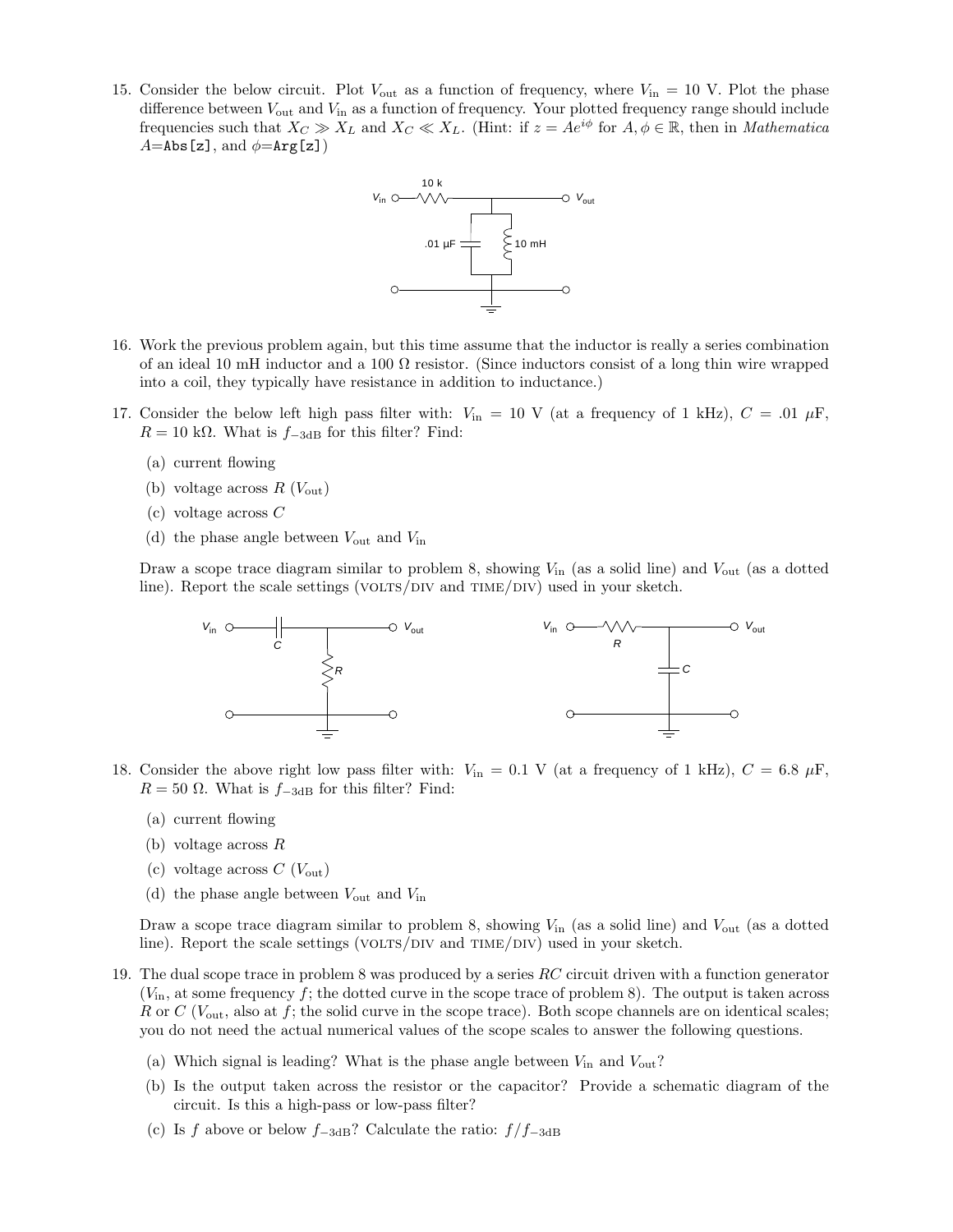20. Express the following complex numbers in  $r\angle\theta$  format (I bet your calculator can do this automatically):

(a) 
$$
\frac{1}{1+i}
$$
 (b)  $\frac{3+i}{1+3i}$  (c)  $25e^{2i}$  (d)  $(1/(1+i))^*$  (e)

21. Find the following in  $(a, b)$  format (I bet your calculator can do this automatically):

(a)  $\frac{3i-7}{i+4}$ 

(b) 
$$
(.64 + .77i)^4
$$
 (c)  $\sqrt{3 + 4i}$  (d)  $25e^{2i}$  (e)  $\ln(-1)$ 

22. LRC Circuit

The circuit shown right includes two identical resistors (resistance R), an inductor  $(L)$ , and a capacitor  $(C)$ . Find the equivalent impedance, and show that if  $R = \sqrt{L/C}$ . the equivalent impedance does not depend on  $\omega$ !



 $\overline{\phantom{a}}$  $\overline{\phantom{a}}$  $\overline{\phantom{a}}$  $\overline{\phantom{a}}$ 

1  $(1 + i)$   $\overline{\phantom{a}}$  $\overline{\phantom{a}}$  $\overline{\phantom{a}}$  $\mid$ 

## 23. Fluorescent Lamp: run

In England (where the "mains" supply is 240 V at 50 Hz) fluorescent tubes are powered with the circuit shown. The inductor L ("ballast") is used as part of a voltage divider to supply the tube with less than 240 V. Consider the case of the T12 24" 20 Watt tubes used in our halls. When lit, these tubes draw 0.37 A. Assuming the tube acts just like a resistor, what is the voltage across the tube? What value of  $L$  would provide this current and voltage in England?



24. Fluorescent Lamp: LRC start?

In order to ignite the arc inside the fluorescent tube the filaments are heated (by sending a current through them) and then a high voltage pulse is applied. While not the usual method used, an LRC resonant circuit could be used to produce both a large filament current and a voltage well above 240 V, and thus facilitate the ignition. (The unlit tube acts is an insulator; the filaments are the  $R$ ; use the value found in the previous problem for  $L$ .) If run exactly at resonance, what value of  $C$  is required? If the total filament resistance is 40  $\Omega$  how much current will flow? Find the voltage across the tube. Exact resonance would actually produce too much current. What value of  $C$  is required if the current is to be limited to 0.5 A?

25. Fluorescent Lamp: power factor

As in the previous problems, a 20 Watt fluorescent tube, when lit, will draw 0.37 A from the assumed 240 V supply. The power company will then bill you for 0.37 A  $\times$  240 V = 90 "Watts" whereas you are only using 20 W. Oddly enough you can reduce the current drawn from the receptacle by adding a capacitor in parallel to the tube+ballast. This "power factor correcting" capacitor results in a total impedance  $(\mathbf{Z}_{total})$  that is real (i.e., the current drawn from the receptacle is in phase with the voltage). Show that the required  $C$  is given by:

$$
\omega RC = \frac{1}{\frac{R}{\omega L} + \frac{\omega L}{R}}
$$

where  $R$  is the effective resistance of the tube. Calculate the value of C needed in England. Note: some algebraic tricks will give you a fast solution, however the tedious, but direct, approach of finding C to maximize  $|\mathbf{Z}_{total}|$  (and hence minimize the current) will also produce the correct answer.



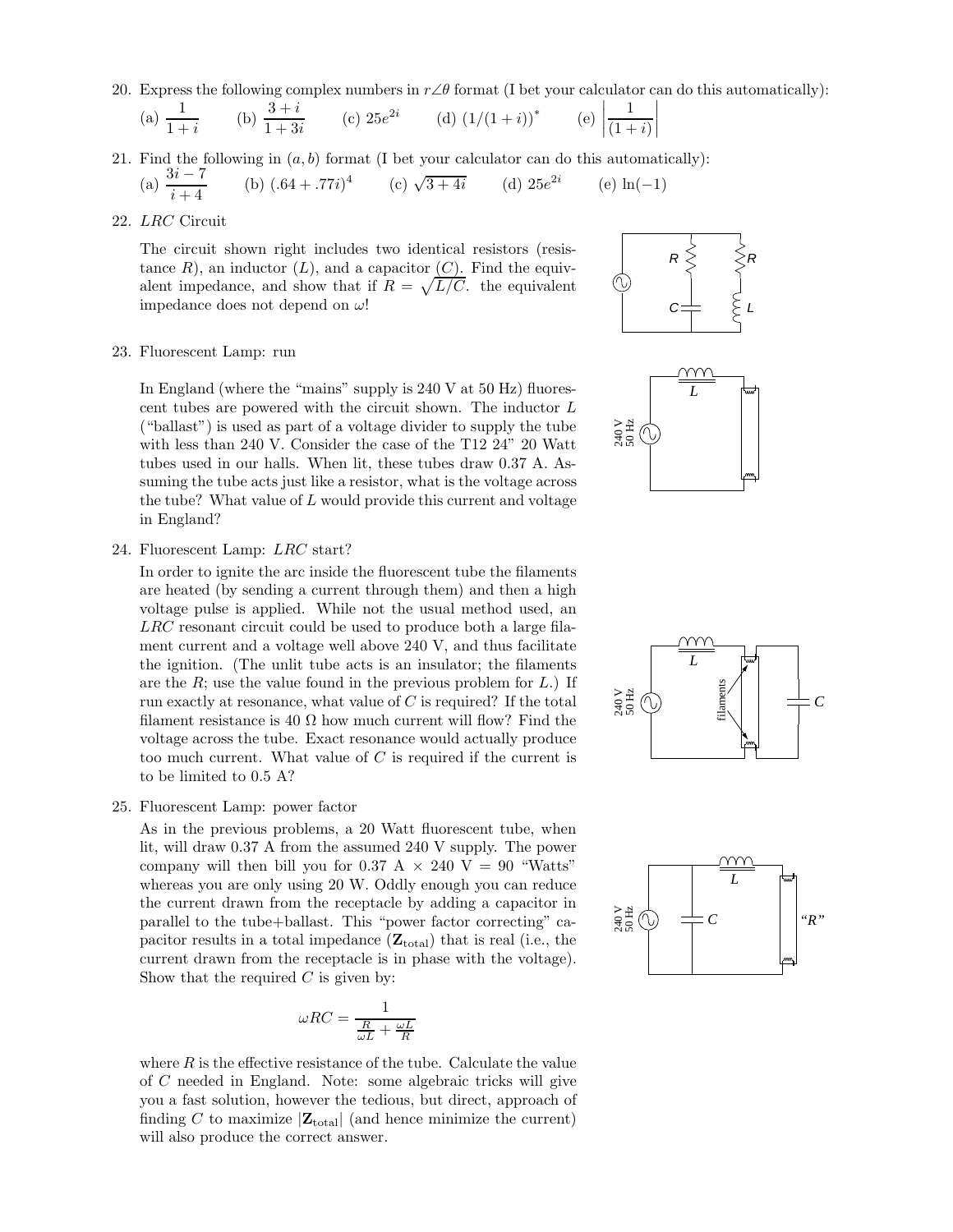26. Find the complex impedance of the RLC circuit shown to the right when it is driven by an angular frequency  $\omega = 10^5 \text{ s}^{-1}$ . What voltage would an ac voltmeter placed between the terminals measure? What current would an ac ammeter measure if connected between the two terminals (careful)?



- 27. A homework problem describes a series  $LR$  circuit that is powered by a source producing a sine wave at 5  $V_{rms}$ . Using the problem's component values and frequency a student calculates the current as  $I = 5/(R + i\omega L)$  and gets  $(12 - 5i)$  mA. Given all the proper components (inductor, resistor, properly adjusted function generator) and the the usual measurement tools available in our lab, report how this calculation could be confirmed by direct *measurement*. Display the measurement results; explain how the results correspond to the calculated answer. Use schematics to show exactly how any measurement tools would be attached to the circuit.
- 28. Find the Thévenin equivalent circuits for the below circuits. (The circles show the terminal locations.)



29. Find the Thévenin equivalent circuit for the below left circuit—the parts inside the dashed box. A 1 V battery is attached to the two terminals. Will this battery charge or discharge? How much current will flow? Sketch the equivalent circuit you determined above now with the 1 V battery attached to the two terminals.



- 30. Find the Th´evenin equivalent circuit for the above right voltage divider and use your equivalent circuit to answer the following questions:
	- (a) What is  $V_{\text{out}}$  with nothing connected between the terminals?
	- (b) What is  $V_{\text{out}}$  with a 6 k $\Omega$  resistor connected between the terminals?
	- (c) When an unknown resistor is connected between the terminals,  $V_{\text{out}}$  is found to be 50% of what was found in part (a). What is the value of the unknown resistance?
	- (d) When an unknown resistor is connected between the terminals,  $V_{\text{out}}$  is found to be 80% of what was found in part (a). What is the value of the unknown resistance?
- 31. You are trying to understand the behavior of a device with two terminals. When you measure the voltage between the two terminals with a digital voltmeter you get 5 V. When you attach a 200  $\Omega$ resistor between the two terminals you measure 4.5 V between the terminals. Calculate component values for a Thévenin equivalent circuit for the device and draw that equivalent circuit. If you attach a 50  $\Omega$  resistor between the terminals, how much power will be dissipated in the resistor?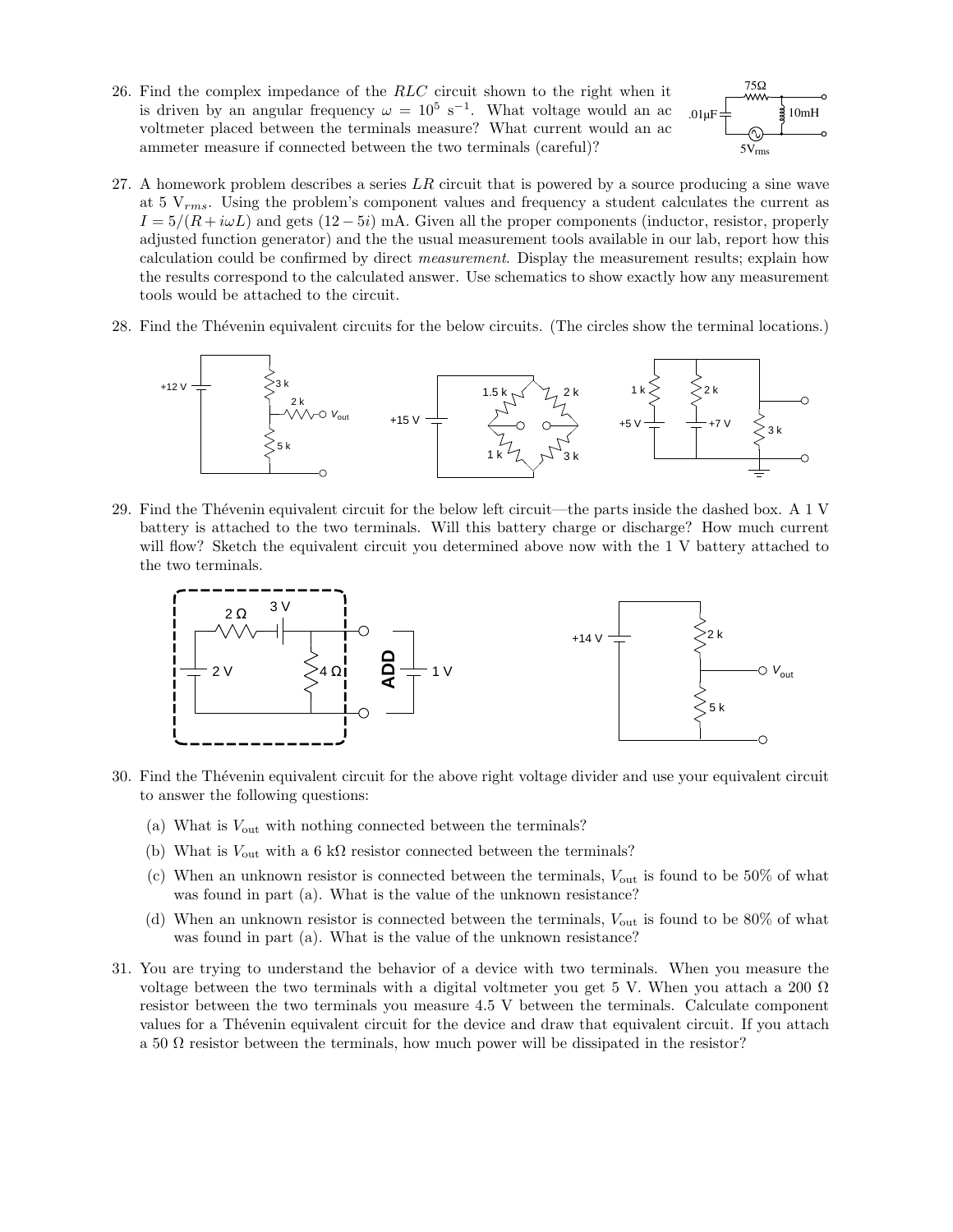- 32. The circuit to the right is driven by a 12 V rms sinusoidal waveform at a frequency of 1000 Hz.
	- (a) Calculate the (complex) voltage at A; Calculate the (complex) voltage at B.
	- (b) For the two terminals  $A \& B$  the equivalent ac Thévenin voltage should just be the difference between the voltage at A and voltage at B. Find this value.
	- (c) Calculate the (complex) Thévenin impedance,  $\mathbf{Z}_{TH}$
	- (d) Find a resistor/capacitor combination that, at this frequency, has the same impedance as you found above in c.
	- (e) If terminals A & B are connected by a 1 k $\Omega$  resistor what (complex) current would flow through it? Express it in both complex rectangular and magnitude-phase form.
- 33. Norton's theorem is the sidekick of Thévenin theorem; it states that any two terminals in a complex circuit with batteries, resistors, current sources, etc., acts exactly like a resistor and current source connected in parallel between the two terminals. (As in the diagram below.) What is the Thévenin equivalent circuit for a Norton circuit? (I.e., find the Thévenin V and R for the below circuit. Be sure to explain your solution!)



- 34. Suppose you want to build a battery eliminator for a small portable radio. The radio normally draws 30 mA from four AA (penlight) cells (which are connected in series). You are willing to accept a peakto-peak ripple of 0.2 V, and plan to use a simple bridge rectifier circuit with a transformer powered by the wall receptacle (and no voltage regulator). Draw your circuit!
	- (a) What voltage transformer (rms) should you purchase?
	- (b) What size filter capacitor should you purchase?
- 35. For each of the four power supply circuits shown below, find the output d.c. voltage. (All the transformers produce an rms output voltage of 6.3 V; note that the last transformer is center tapped.) For both circuits on the left: if  $C = 4700 \mu$ F and a d.c. current of  $I = 0.5$  A is being drawn from the power supply, report the d.c. droop and a.c. ripple.



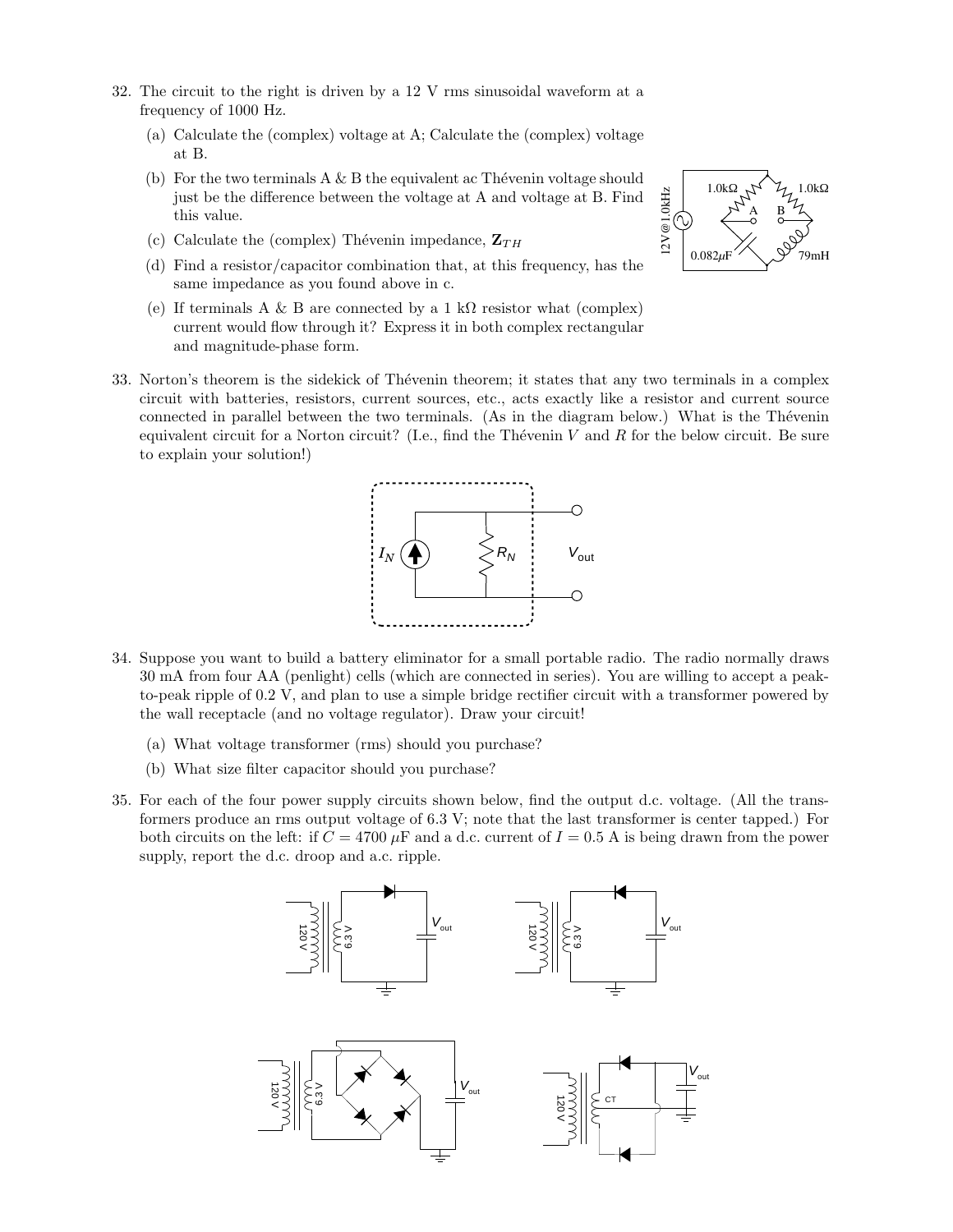- 36. You want to make battery-based power supply for a digital (+5 V) circuit that draws 0.5 A. A 7805 voltage regulator will be used to reduce the battery's voltage to the required +5 V. Common highcapacity, lead-acid batteries come in 12 V and 6 V versions. Which must you use? How much power (heat) will be dissipated in the 7805?
- 37. In lab you have made +5 V power supplies by voltage dividing a +15 V supply and by using a 7805. How is the 7805 power supply superior to the voltage divider power supply?
- 38. Generic Amplifier  $I -$  Thévenin applied

The following two problems deal with a generic amplifier (see right) with voltage gain  $A$ , input impedance  $R_{\rm in}$ , and output impedance  $R_{\text{out}}$  driven with a sine wave input.



(a) A function generator with an output impedance of 50  $\Omega$ , and a 8  $\Omega$  speaker are to be connected to the input and output of the amplifier (see below left). The amplifier has a gain of 30 dB with an input impedance of 150  $\Omega$  and an output impedance of 16  $\Omega$ ). The function generator is connected to a scope and its output is adjusted to 0.2 V peak-to-peak. Assuming the speaker acts exactly like an  $8 \Omega$  resistor, find the power dissipated in the speaker.



- (b) A microphone with a Thévenin equivalent circuit of a 0.2 V peak-to-peak voltage source in series with 10 k $\Omega$ , drives the above circuit instead of the function generator. Find the power dissipated in the speaker.
- (c) The same microphone drives a unit-gain  $(A=1)$  amplifier with an input impedance of 1 M $\Omega$  and an output impedance of 1  $\Omega$ . Find the power dissipated in the speaker.
- (d) If the microphone is directly connected to the speaker, what power will be dissipated in the speaker? Why does direct connection produce less output power than the follower?
- 39. Generic Amplifier  $II$  Thévenin applied
	- (a) Consider a circuit that consists of three identical generic amplifiers (gain: A, input impedance:  $R_{\rm in}$ , output impedance:  $R_{\rm out}$ ) cascaded together. What is the formula for the open-circuit voltage gain of the circuit?



(b) Assume that two identical amplifiers (gain 10, input impedance 1 kΩ, output impedance 100  $\Omega$ ) are capacitively coupled with a 0.1  $\mu$ F capacitor (see below, left). What is the high frequency open-circuit gain of the system? At low frequency the gain will be less. At what frequency will the gain be 3 dB less than at high frequency?



(c) Two identical amplifiers are directly-coupled as shown above right. The amps have an input capacitance of 200 pF, output resistance of 100  $\Omega$ , and gain of 10. What is the low frequency open-circuit gain of the system? At high frequency the gain will be less. At what frequency will the gain be 3 dB less than at low frequency?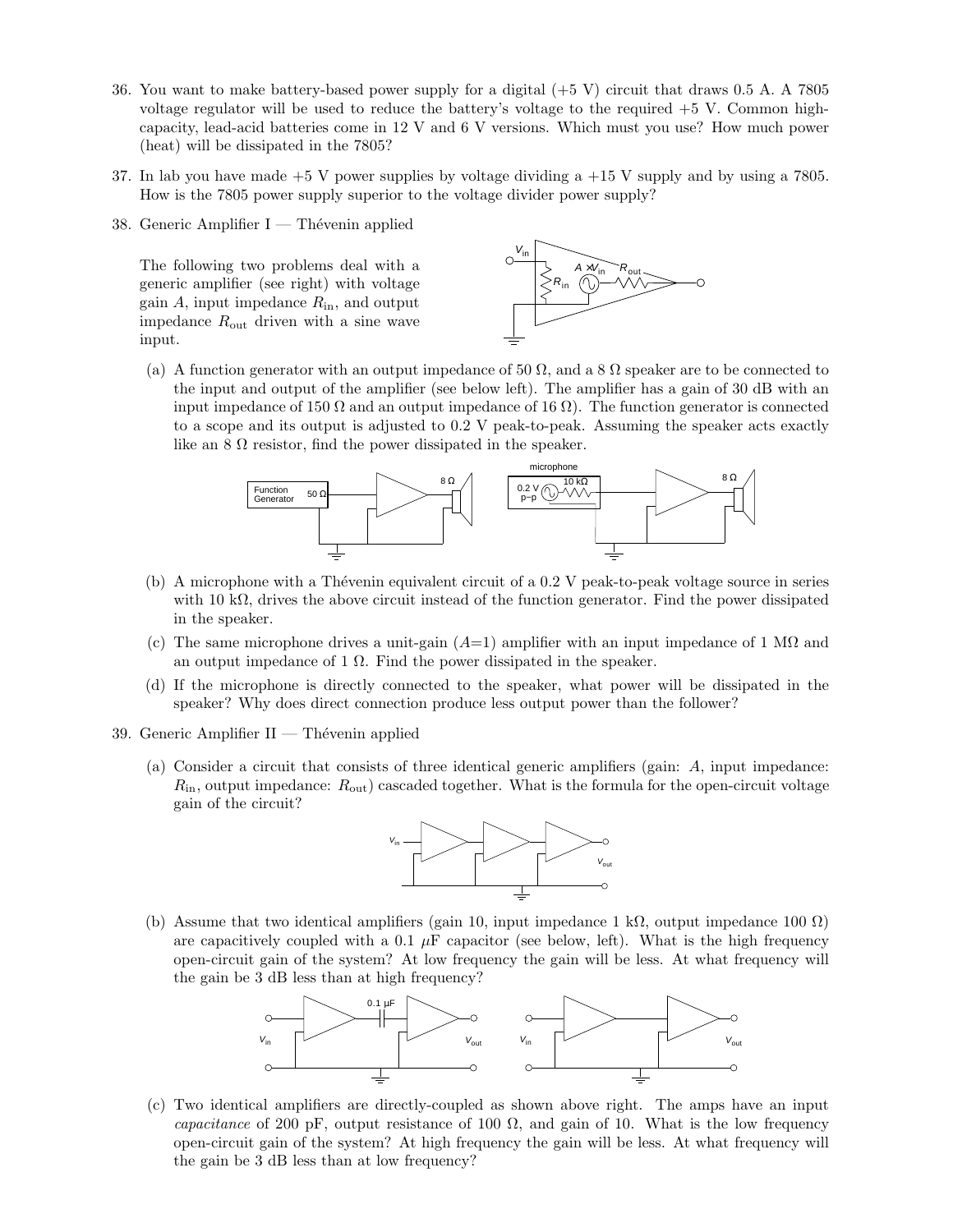- 40. Given a function generator, resistance substitution box (variable resistor), generic amp, and scope connected to the generic amp's output, describe how you could measure  $R_{\rm in}$  in lab. Draw a schematic diagram showing the circuit used to measure  $R_{\rm in}$ . Describe the process and draw a schematic diagram showing the circuit used to measure  $R_{\text{out}}$ .
- 41. Bode Plot slope: dB/octave

The given Bode Plot (a log-log plot of attenuation as a function of frequency) looks like a straight line (and hence is a power law: attenuation= $Af^B$ ). What is the slope of this line in dB/octave? What is the corresponding power  $B$ ?



42. In the below left diagram, assume the op-amp is ideal. Report:  $V_{\text{out}}$  and the the voltmeter and ammeter readings.



- 43. In the above right diagram. . .
	- (a) If B is grounded and A is used as the amplifier input, what is the voltage gain (including sign) and the input impedance?
	- (b) If A is grounded and B is used as the amplifier input, what is the voltage gain (including sign) and the input impedance?
- 44. Design an inverting amplifier circuit with an input impedance of 5 kΩ and a gain of  $-20$ .
- 45. Design a multiple op-amp circuit that performs the following bit of arithmetic with voltage sources A,  $B$ , and  $C$ .

$$
V_{\text{out}} = A + 2B - 3C
$$

- 46. The circuits shown right show the results of applying various inputs to a differential amplifier.
	- (a) What is the differential (or normal mode) gain?
	- (b) What is the common-mode gain?
	- (c) What is the Common Mode Rejection Ratio (CMRR)?



(d) Express the CMRR in terms of dB.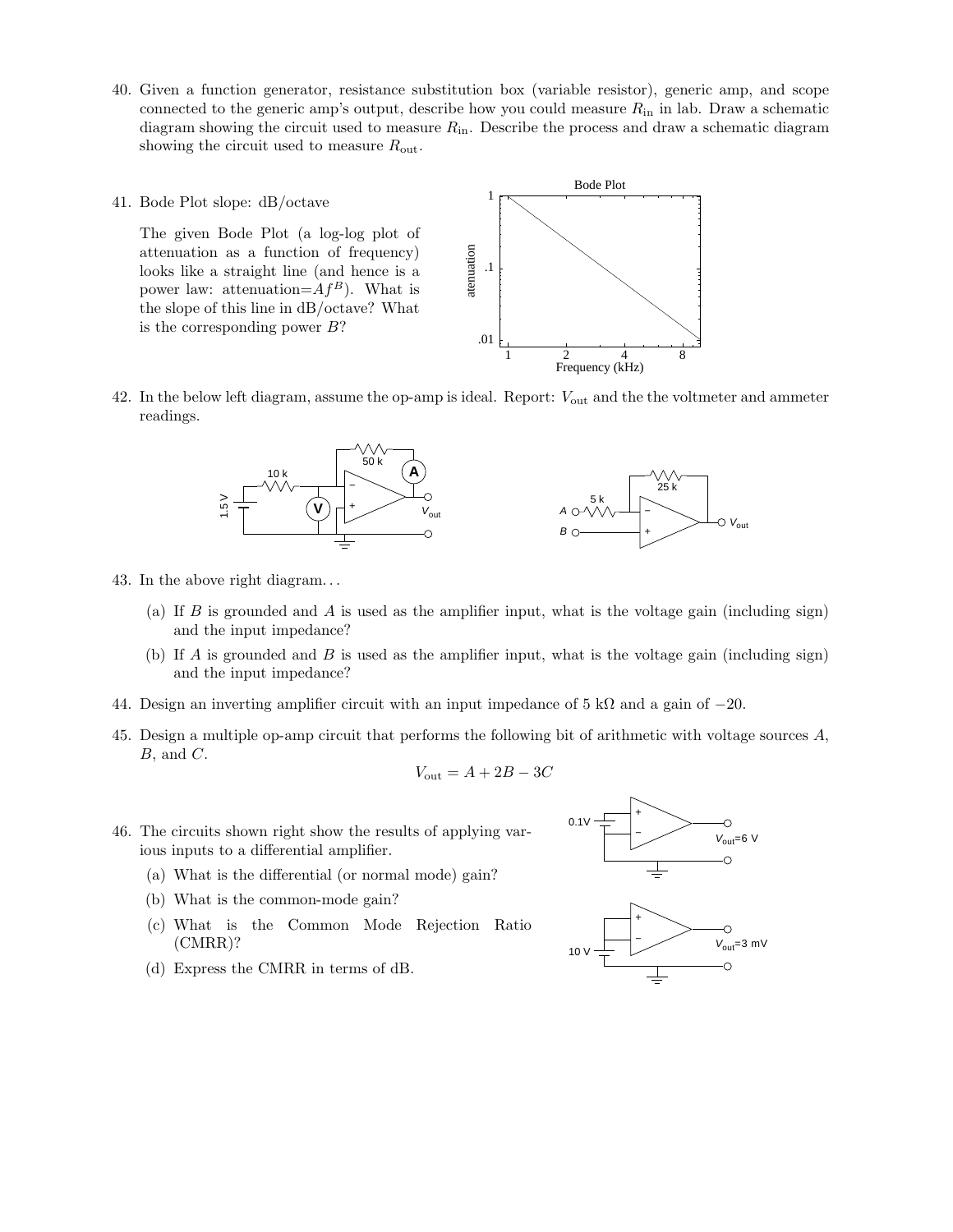47. For each of the below circuits built with ordinary op-amps, indicate with a lower-case letter any and all of the following properties that apply to it.

 $V_{\text{in}} \bigcirc$ 

**E**

 $1 \mu$ F

- (a) High input impedance ( $> 5M\Omega$ )
- (b) Low input impedance  $\left( < 5 \text{k}\Omega \right)$
- (c) Inverting amplifier
- (d) Non-inverting amplifier
- (e) Absolute value of gain is 10  $(\pm 1\%)$
- (f) Follower
- (g) Differentiator

+ −

100 k

VΛ,

- (h) Integrator
- (i) This circuit won't work (explain briefly why)







 $\begin{array}{c}\n\bigvee \wedge \ \uparrow$  100 M

+ −

 $\circ$   $V_{\text{out}}$ 



 $V_{\text{out}}$ 



48. Constant current source

 $V_{\text{in}}$   $\bigcirc$ 

**D**

10 M

In lab you built the circuit to the right using a 411 and  $\pm 15$  V power supplies. The basic specs of a 411 can be found HH p. 271; many characterizing plots can be found p. 246–7, 251; the official datasheet is in the class web site. Calculate the expected ammeter reading. Calculate the largest  $R_L$  for which the current is constant. If the 180  $\Omega$  resistor were replaced with a 18  $\Omega$ , what problem would occur? If the 1 k resistor were replaced with a 4.7 k, would a problem occur?

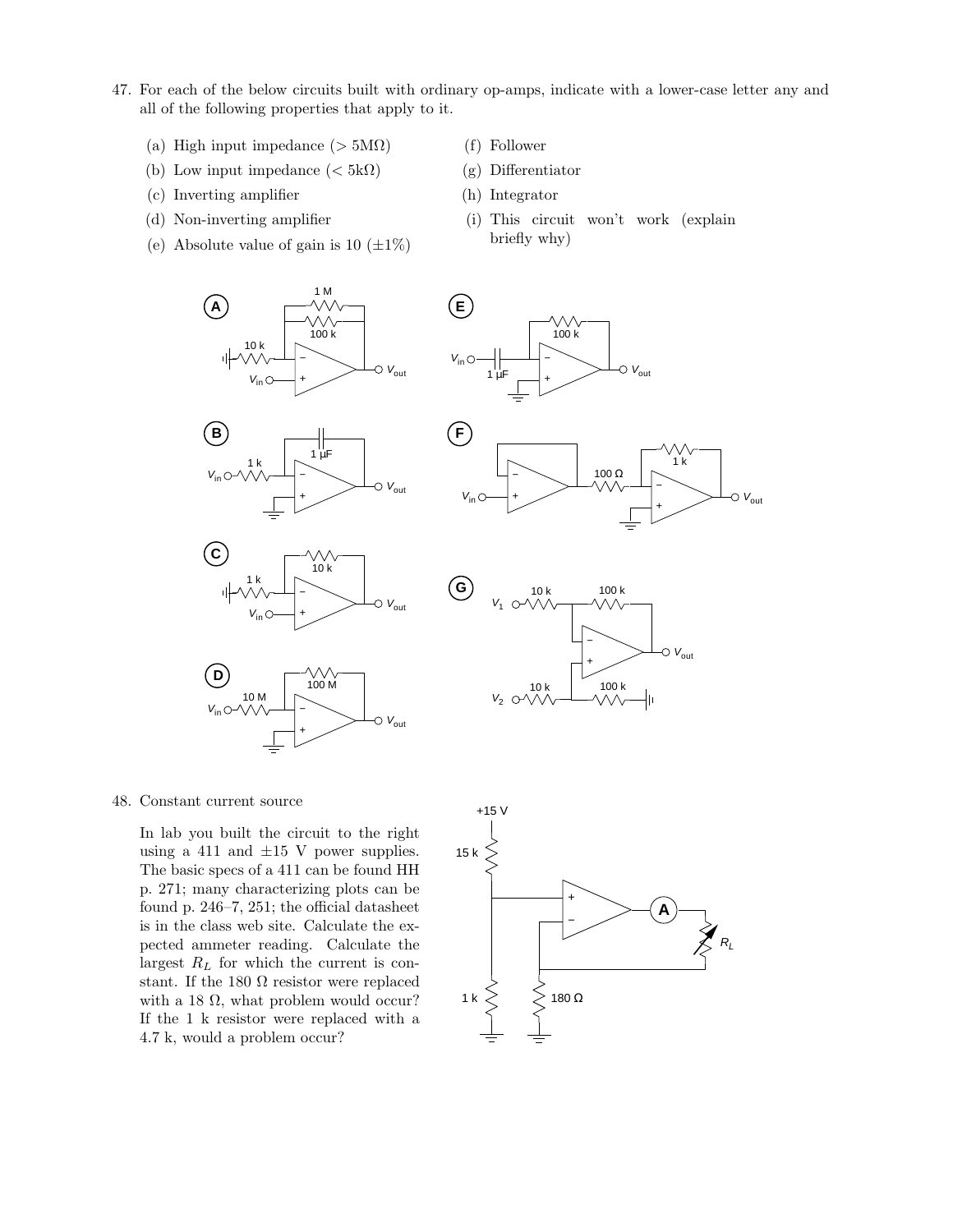49. 411 Op-amp

In the circuit displayed to the right, the op-amp is a 411. What is  $f_{-3dB}$  for this circuit? (Hint: HH Figure 4.47 p. 247). What is the output impedance at  $f_{-3dB}$ . (For additional sources on 411 see previous problem.) What is the input impedance?



50. One way of making a sinusoidal output, is to start with an easily produced wave shape (square or triangle) and filter out—as much as possible—the harmonics. The Fourier series (which shows the harmonic content) of symmetrical, unit-amplitude square and triangle waves are:

square = 
$$
\frac{4}{\pi} \sum_{n=1,3,5...} \frac{1}{n} \sin(n\omega t)
$$
  
triangle =  $\frac{8}{\pi^2} \sum_{n=1,3,5...} \frac{(-1)^{(n-1)/2}}{n^2} \sin(n\omega t)$ 

Assume that  $f_{-3dB}$  is set to the fundamental  $(n = 1)$  frequency and the aim is to reduce the next (nonzero) harmonic amplitude (here,  $n = 3$ ) to 1% of the fundamental's amplitude. Specify the dB/octave required to do this job for (a) the square wave and (b) the triangle wave. (Hint: start by finding how many octaves  $3f$  is above  $f$ .)

51. A full-wave rectified signal (of the usual  $f = 60$  Hz line voltage, where below  $\omega = 2\pi f$ ) has the Fourier series:

full-wave 
$$
=
$$
  $\frac{2}{\pi} - \frac{4}{\pi} \sum_{n=2,4,6...} \frac{1}{n^2 - 1} \cos(n\omega t)$ 

The aim is to reduce the  $n = 2$  (i.e., 120 Hz) amplitude to 1% of the dc voltage level using a simple RC filter (at 6 dB/octave). Find the filter's  $f_{-3dB}$ . Note: in the usual circuit (with diodes and a capacitor, and with no current draw), the capacitor holds the peak value of the rectified wave (here 1) rather than the average value (here  $2/\pi$ ).

- 52. Design a 555 oscillator producing a tone of frequency 440 Hz. Make a schematic diagram of your design (and be sure to report how every pin on the 555 is connected).
- 53. A 555 is connected as an oscillator (e.g., HH Fig. 7.9, p. 429) using a 0.1  $\mu$ F capacitor and two 1 k $\Omega$  resistors, and powered with +10 V.
	- (a) What is the frequency of of the resulting oscillations?
	- (b) Make a moderately accurate sketch of of the output signal (pin 3) as a function of time.



- (a) Find a formula, expressed in terms of the resistor values, for the duty cycle of a 555 (as an oscillator) .
- (b) Your formula should suggest that making one resistor 0  $\Omega$  would make a symmetrical square wave (duty cycle of 50%). Why is this a bad idea?

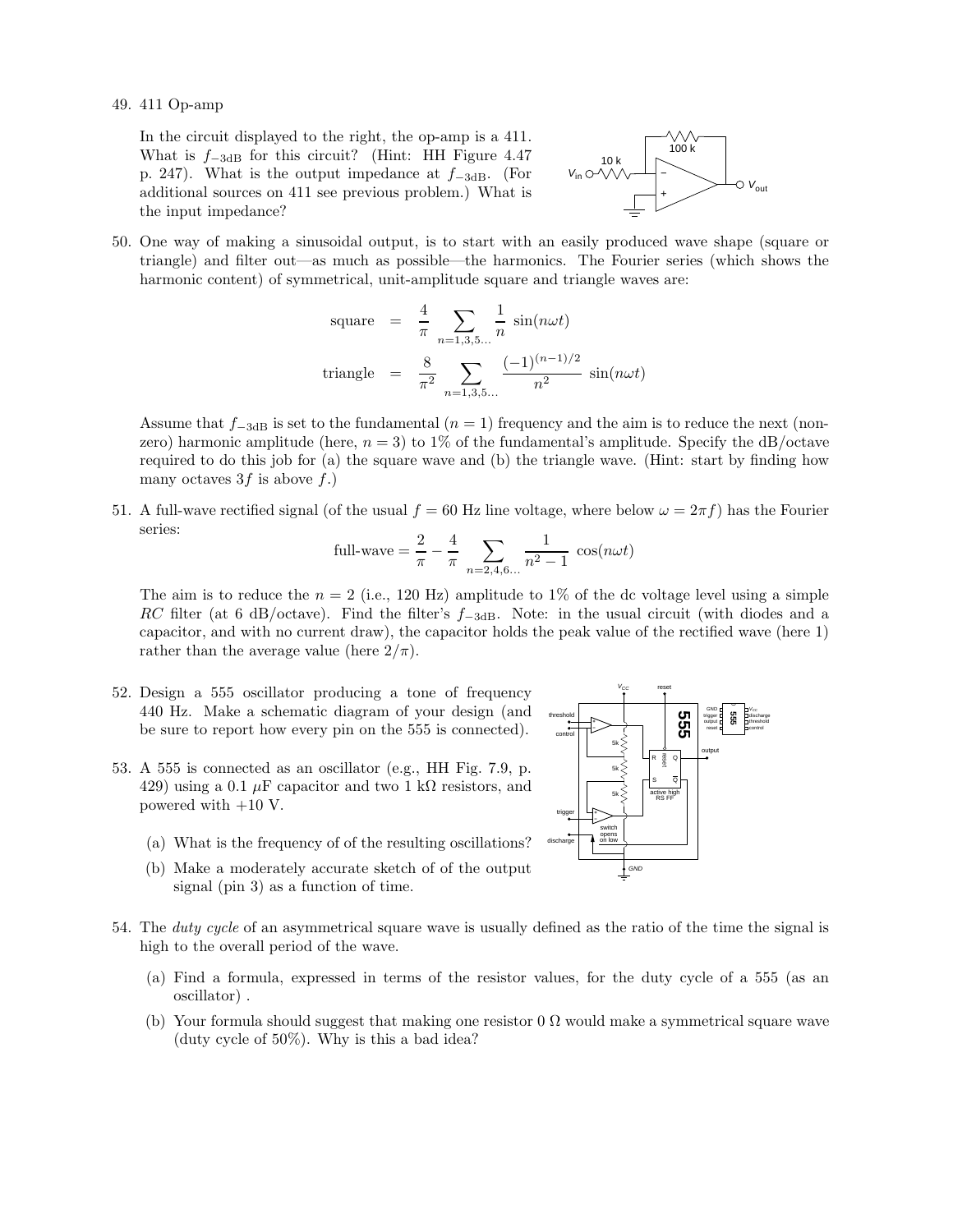- 55. n-channel JFET and Ohmmeter
	- (a) Two resistance measurements  $(A \text{ and } B)$  are made sequentially with one ohmmeter following the connections as shown in the diagram to the right. The  $+$  (red) terminal is connected exactly as shown. Each reading is expected to be either a "small" resistance (say,  $< 5 \text{ k}\Omega$ ) or a "large" resistance (say,  $> 5$  M $\Omega$ ). For each connection, report which will be observed and why.
	- (b) Suppose now (in both cases) the  $+$  and  $-$  (red and black) ohmmeter leads are swapped. For both situations, report whether the new readings are "small" or "large" and why.
- 56. nJFET Characteristic Curves<sup>1</sup>

The file fet4.pdf on the class web site contains the characteristic curves of an n-channel junction field-effect transistor (nJFET). Each characteristic curve is labeled with the corresponding gate voltage  $(V_G)$ . Using the plot estimate the zero-gate-voltage drain current  $(I_{DSS})$  and gate source cutoff voltage  $(V_{TO}$  or  $V_{GS,off}$ , a.k.a. pinchoff voltage  $V_P$ ). This FET is to be used in the circuit to the right. Directly on hardcopy of fet4.pdf: draw the load line for this circuit and label " $Q$ " your selected quiescent point. What d.c. gate voltage is required for your  $Q$  point (i.e., gate bias voltage)? If the gate voltage is 0.5 V above your gate bias voltage, what drain current  $(I_D)$  and drain-source voltage  $(V_{DS})$  would result? If the gate voltage is  $0.5$  V below your gate bias voltage, what  $I_D$ and  $V_{DS}$  would result? Use this result to calculate the gain of the circuit (i.e., a 1 V peak-to-peak input at the gate results in what peak-to-peak output signal at the drain).

57. n-channel JFET  $I_{DSS}$ 

The n-channel junction field-effect transistor (nJFET) used in the circuit to the right has the characteristic curves recorded in the file fet4.pdf on the class web site. Each characteristic curve is labeled with the corresponding gate voltage  $(V_G)$ . Report the voltage  $V_{\text{out}}$ (relative to ground).

58. Variable (voltage-controlled) Gain Amplifier

The file fet4b.pdf on the class web site contains the small  $V_{DS}$  characteristic curves of an n-channel junction fieldeffect transistor (nJFET). Each characteristic curve is labeled with the corresponding gate voltage  $(V_G)$ . This FET is used in the circuit to the right.

- (a) If  $R_1 = 10 \text{ k}\Omega$  and  $V_G = 0 \text{ V}$ , what is the gain of this circuit?
- (b) If  $R_1 = 10 \text{ k}\Omega$  and  $V_G = -1.5 \text{ V}$ , what is the gain of this circuit?
- (c) If  $R_1 = 100 \text{ k}\Omega$  and  $V_G = 0 \text{ V}$ , what is the gain of this circuit?









 $^1$ http://www.physics.csbsju.edu/trace/nFET.CC.html describes in detail these characteristic curves and the parameters used to describe them.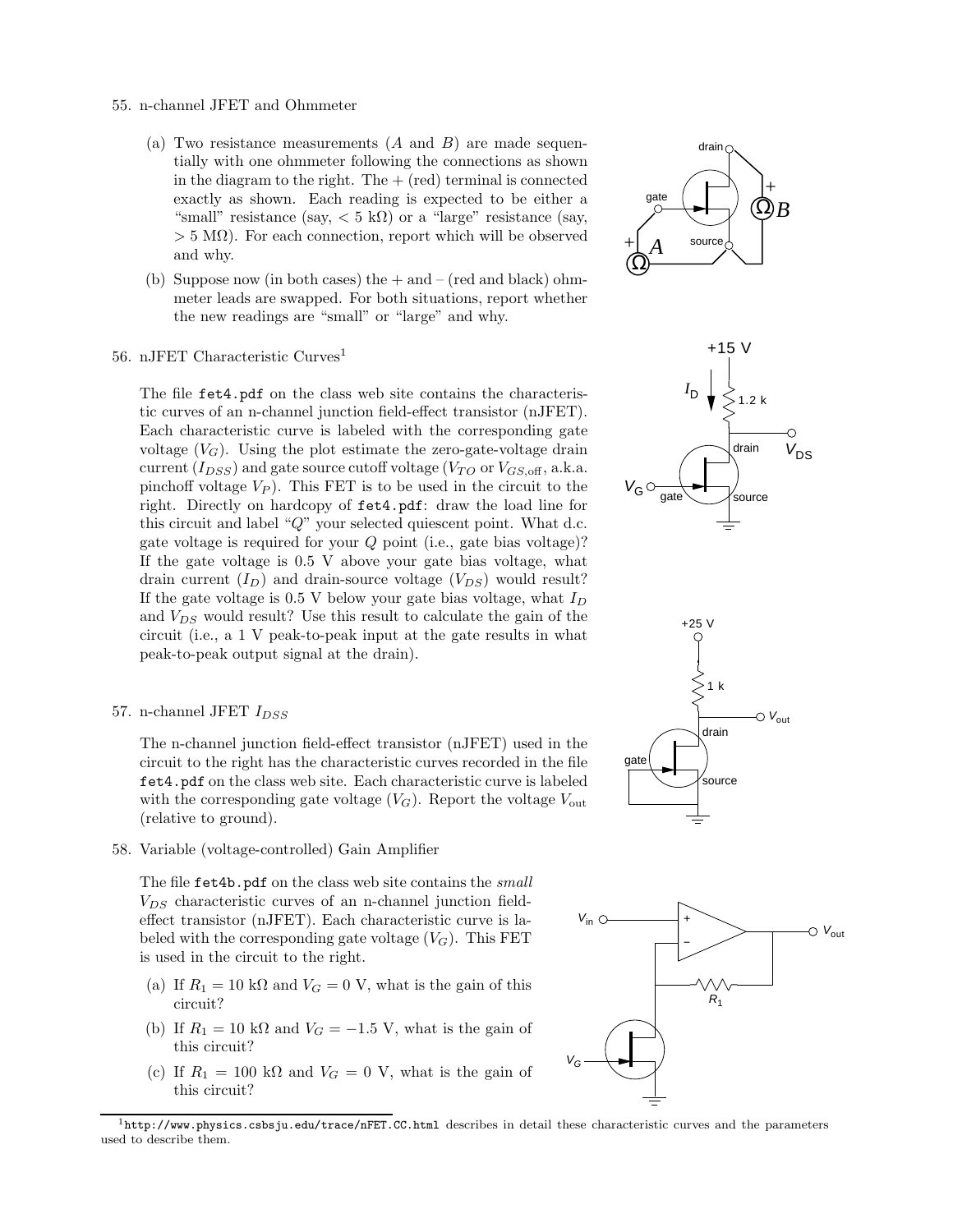- 59. Consider the common source FET amplifier shown right:
	- (a) Somebody claims the ammeter reads 20 mA. Explain why this is impossible and report what the ammeter should read if the circuit is properly designed. (Assume this current in answering the remaining questions.)
	- (b) What is the gate bias voltage?
	- (c) If the transconductance is  $0.01 \text{ }\mathrm{U}$ , what is the gain?
	- (d) What is the input impedance?
	- (e) What is the output impedance?
- 60. A common source amplifier (see below right) is to be built using an n-channel JFET with the characteristic curves shown below left. For each component of this amp, report a value and how that value was determined (often just a formula). Report your gate bias voltage, transconductance at that voltage, amplifier gain and input and output impedances.





61. Three resistance measurements  $(A, B, \text{ and } C)$  are made sequentially with one ohmmeter as shown in the diagram to the right. The  $+$  (red) terminal is connected exactly as shown. For each connection, report whether the ohmmeter reports a "small" resistance (say,  $< 5 \text{ k}\Omega$ ) or a "large" resistance (say,  $> 5 \text{ M}\Omega$ ). Report the basis for your expectations.  $\mathbb{Q}$ 



62. In the circuit shown below left,  $V_{\text{out}}$  is 5 V. What is  $h_{FE}$  (a.k.a.  $\beta$ )? How much power is dissipated in the transistor?





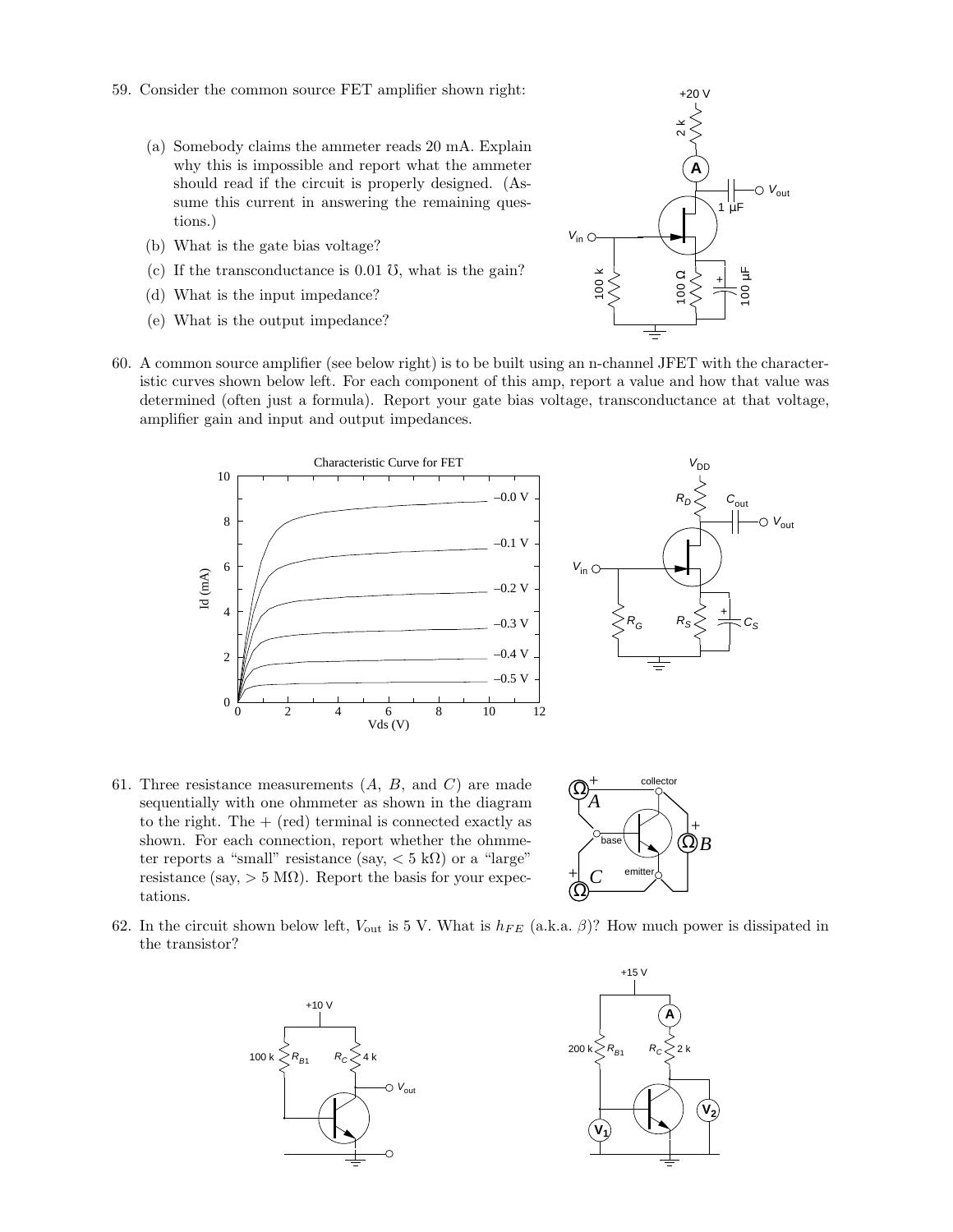- 63. In the circuit shown above right,  $h_{FE}$  is 80. Report the reading expected on the voltmeters  $V_1$  and  $V_2$ and the ammeter A. If  $h_{FE}$  is 160, what will the meters report?
- 64. Assuming that the transistor shown has  $h_{FE} = 50$ , find  $V_{\text{out}}$  for the below circuits. If the transistor turns out to have  $h_{FE} = 100$ , find the new values of  $V_{\text{out}}$ .



- 65. In the circuit shown right, the transistor has  $h_{FE} = 150$ . The amplifier should have a low frequency response that extends down to 60 Hz. Calculate:
	- (a) the base current
	- (b) the collector current
	- $(c)$   $r_e$
	- (d) the collector-emitter voltage
	- (e) the voltage gain
	- $(f)$   $C_{\rm in}$
	- $(g)$   $C_{\text{out}}$



- 66. In the circuit shown right, begin by assuming that the transistor's  $h_{FE} = \beta$  is so large that the base current can be neglected.
	- (a) Calculate the voltages at  $B, E$ , and  $C$ , and the collector current  $I_C$ .
	- (b) If the base current is not negligible, how will the voltages at  $B, E,$  and  $C$  be affected? That is for the points  $B, E$ , and  $C$ , report if the voltage will increase, decrease, or stay the same.
	- (c) If  $I_C$  is less than that found in (a) and as a result  $V_C$  is changed by 1 V, find  $V_E$ ,  $V_B$ , and  $I_C$ .
	- (d) Report the Thévenin equivalent circuit for the  $8k+2k$  voltage divider. If the voltage divider is in fact producing the output voltage given by  $V_B$  in part (c), how much current must the divider be sourcing?
	- (e) If the base current is given by that found in part (d) and the collector current is given by that found in part in (c), what is the  $\beta$  of the transistor?
	- (f) Repeat the calculation of the previous part, but this time assume that the voltage divider is 80k+20k.

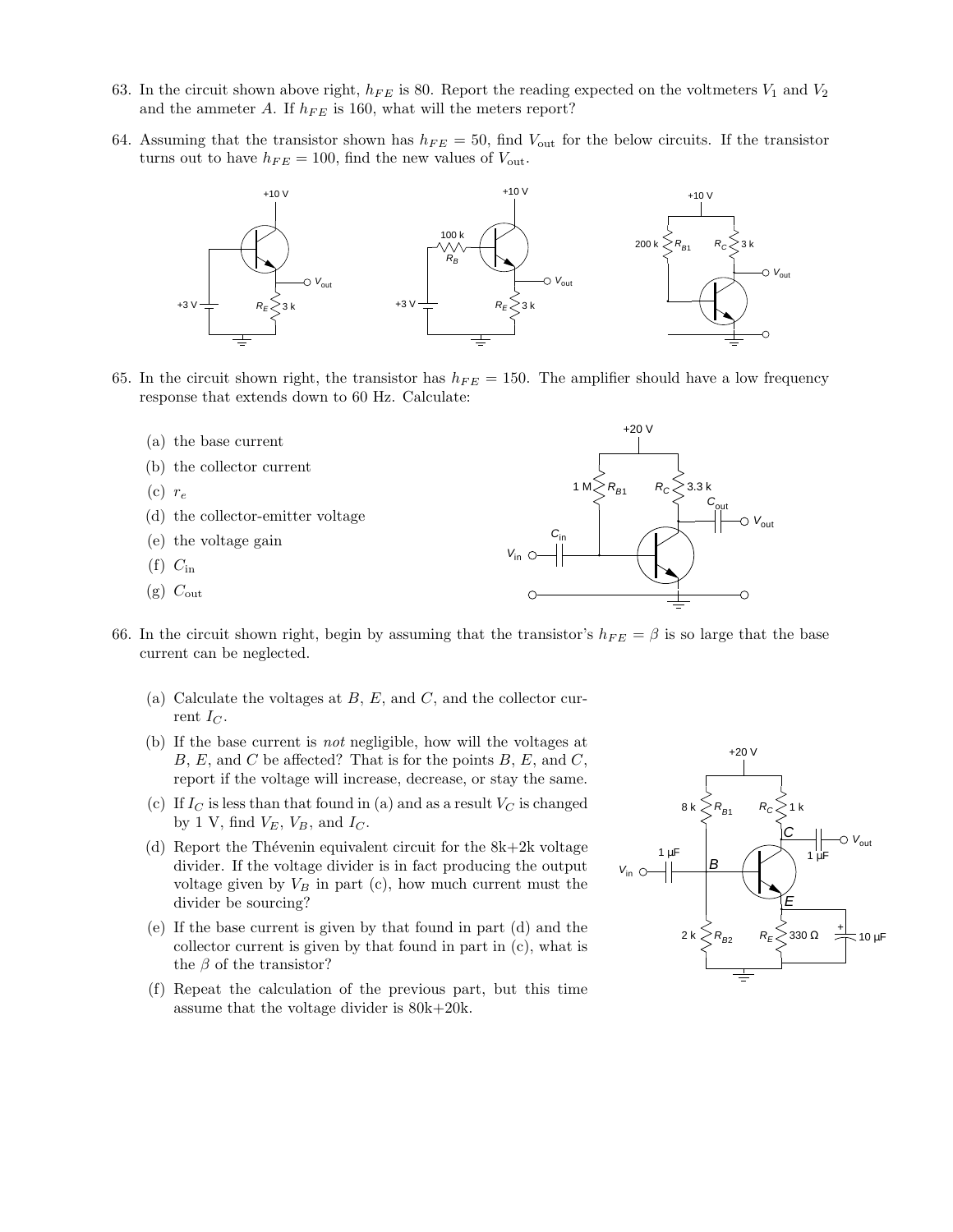- 67. Design a BJT amplifier using the circuit shown right. You should provide all component values and the calculations that support those values. (This will require a choice of the frequencies to be amplified.) Calculate the input and output impedance. The circuit constraints are: voltage gain of 20, output impedance  $< 5 \text{ k}\Omega$ , input impedance > 15 kΩ, and that your base bias circuit will work for a transistor with  $\beta = 100$  or  $\beta = \infty$ .
- 68. Design a BJT amplifier for a gain of 10 and an output impedance of  $5 \text{ k}\Omega$  (i.e., find all the values for the components shown). Design the base bias assuming  $\beta = 150$ . Assume the amplifier is to be used for audio frequencies in the range 20–20,000 Hz. Calculate the input impedance.

How robust is your design, that is, how small could your actual transistor  $\beta$  be and still have the circuit work? Assume that the actual transistor used results in a  $V_E$  just 70% of your design  $V_E$ (this would often cause problems), and then calculate the actual transistor's  $\beta$ .

69. As shown right, a node is connected to three resistors  $(R_i)$ . Each of the resistors connects to a known voltage  $(V_i)$ . Show that the voltage at the node is:

$$
V = \frac{\sum V_i G_i}{\sum G_i}
$$

where the  $G_i$  are the conductances  $G_i \equiv 1/R_i$ . In short, the voltage at the node is the average of the voltages on the connections, weighted by conductances. (FYI: The result applies to any number of connections, not just three.)

- 70. Consider the generic circuit shown (first—i.e., leftmost—of those shown right). Show that the current I through  $R_2$  is a symmetric function of  $R_1$ and  $R_2$ , that is swapping the values of  $R_1$  and  $R_2$ results in the same current. As a particular example of this result, in the two far right circuits the currents  $I_A$  and  $I_B$  must be equal.
- 71. (a) The following page has characteristic curves for BJT and FET. Directly on the NPN characteristic curves, label the region where the transistor is saturated, on, and off. Draw the schematic diagram symbol for a PNP bipolar transistor and label each lead with its proper name.
	- (b) Directly on the n-channel characteristic curves, label the ohmic region, the region where the FET is cut-off (a.k.a. sub-threshold), and where the FET is active. (Note: what I call an "active" FET, is often called "saturated" or "pinched-off". Of course, "saturated" for a FET is different from "saturated" for a bipolar.) Draw the schematic diagram symbol for a p-channel FET and label each lead with its proper name.







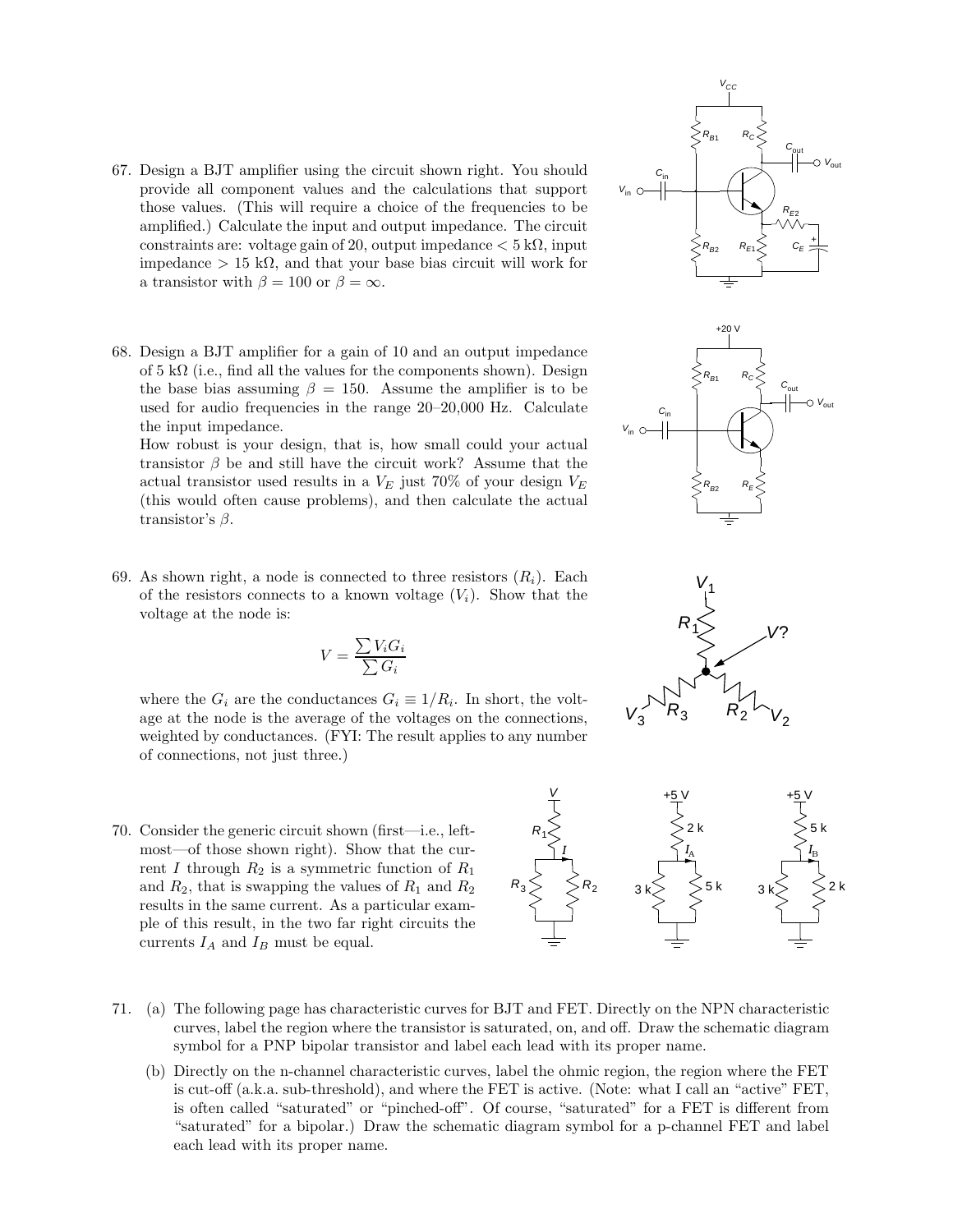72. Consider the below characteristic curves of an npn bipolar transistor. Calculate  $h_{fe} = \beta$ . Assume the npn transistor is part of a common emitter amplifier with a supply voltage of 12 V. Directly on the below plot, draw in the load line for a 2 kΩ collector resistor, and mark a nice operating point  $Q$ . At Q, what is the change in the collector voltage  $\Delta V_{CE}$  for a change in the base current  $\Delta I_B = .01$  mA? Calculate  $h_{ie}$  using your operating point's base current. What change in the base voltage  $\Delta V_{BE}$  will accompany the change in the base current  $\Delta I_B = .01$  mA? Calculate the ac voltage gain:  $\Delta V_{CE}/\Delta V_{BE}$ . At your operating point, how much power is dissipated in the transistor?



73. Consider the below characteristic curves of an n-channel JFET. What is  $I_{DSS}$ ? Calculate g for  $V_{GS}$  = −1.5 V. Estimate the threshold gate voltage. Assuming a supply voltage of 12 V, draw directly on the below plot the load line for a 2 kΩ drain resistor characteristic curves. Label Q the operating point obtained with  $V_{GS} = -1.5$  V. What is the quiescent drain current? How much power is dissipated in the transistor in this quiescent state? Design a common source amplifier (see problem 59) using this FET. Your schematic diagram of the circuit should show all component values and input and output locations. As usual, you will bias the gate (here to  $V_{GS} = -1.5$  V) using a source resistor (bypassed with a capacitor  $C_S$  so the ac signal doesn't see it). What value of  $C_S$  should you use if the amplifier is to amplify signals with frequencies between 100 and 10,000 Hz? Report the expected voltage gain and both input and output impedance.

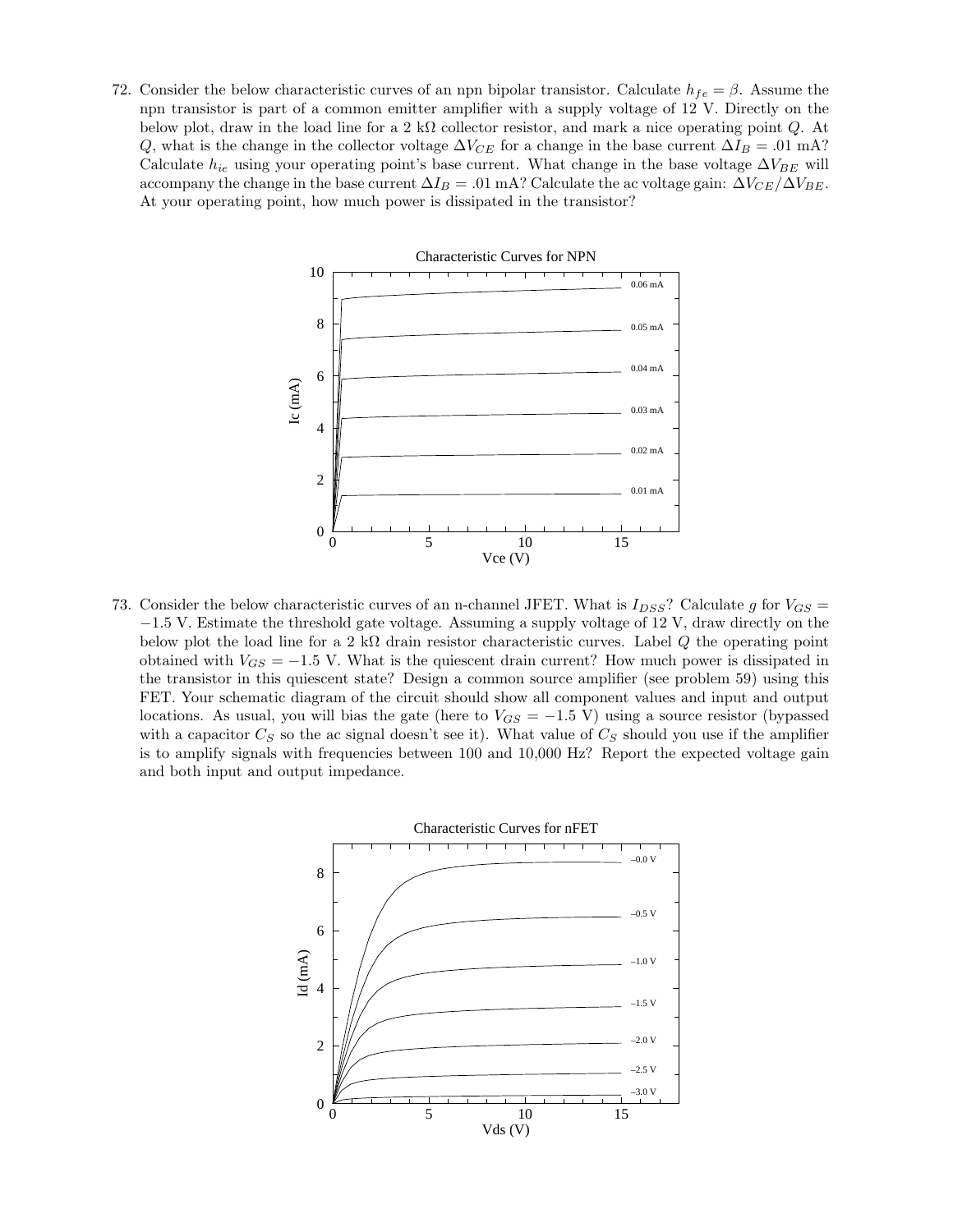74. Describe briefly what each of the below circuits does.



75. Biasing—Voltage Divider Design: Using a supply voltage ( $V_{CC} = V_{in} = 20$  V) you aim to provide a base current of  $I_B = 20 \mu A$  at a base voltage of  $V_B = V_{\text{out}} = 2 \text{ V}$  (and hence emitter voltage  $V_E = 1.4$  V) for a BJT amplifier as in problem 66. The impedance looking in the base is expected to be  $\beta \times R_E = 100 \times 700 \Omega$ , and the current,  $I_E$ , through  $R_E$  is expected to be  $V_E/R_E = 2 \text{ mA}$ . For a well designed circuit we expect  $V_{CE} = \frac{1}{2} V_{CC}$ , however if the actual  $I_E$  does not match the designed  $I_E$ ,  $V_{CE}$  will be changed with:

$$
\Delta V_{CE} = -(R_E + R_C)\Delta I_E
$$

or, dividing by the designed  $V_{CE \text{ design}} = \frac{1}{2} V_{CC}$ , we have:

$$
\frac{\Delta V_{CE}}{V_{CE \text{ design}}} \approx \frac{-\Delta I_E}{I_E \text{ design}} = \frac{-\Delta V_E}{V_E \text{ design}}
$$

where we've used  $I_E$  design  $=$   $\frac{1}{2}$  $V_{CC}/(R_E + R_C)$ .